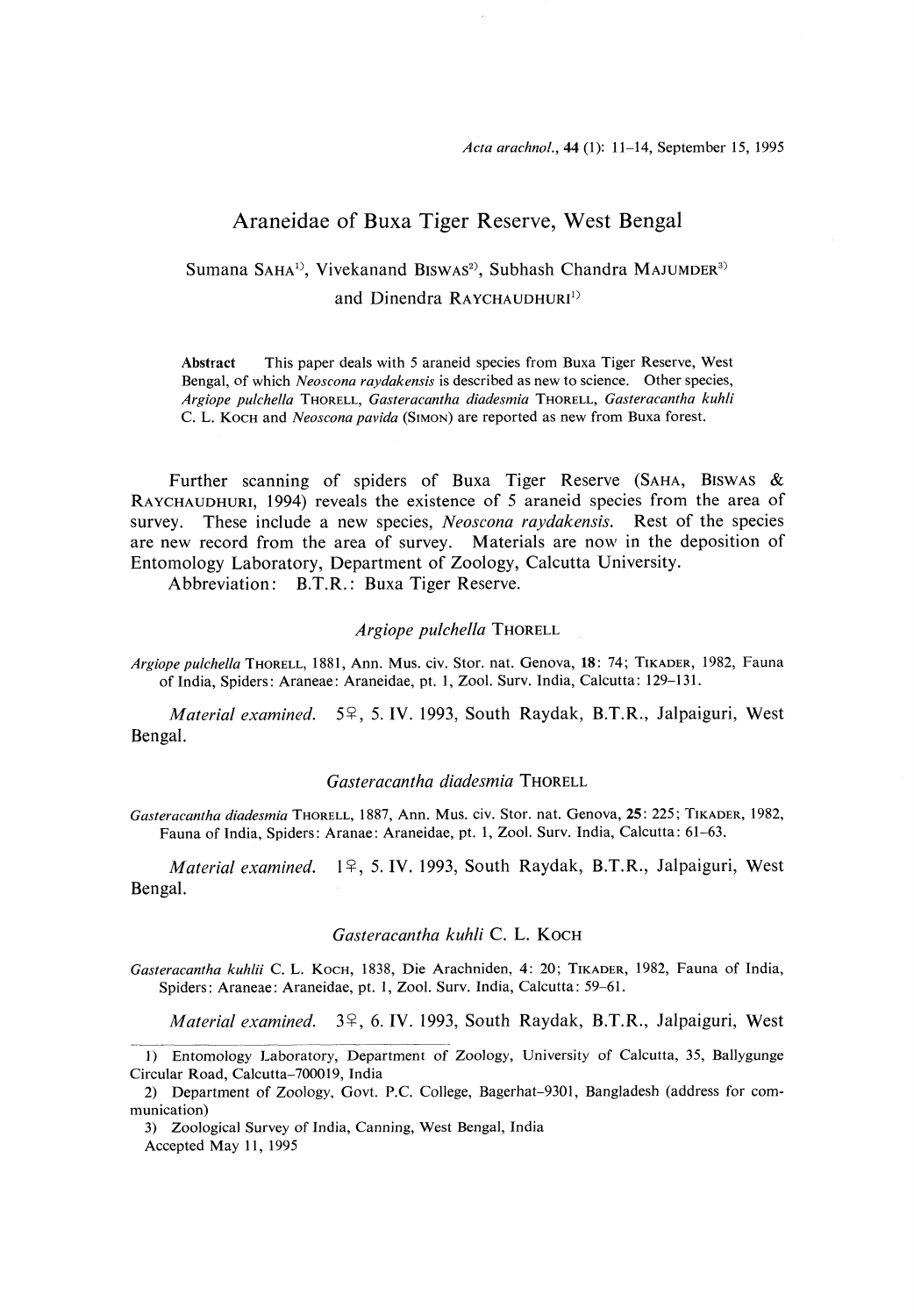12 S. SAHA et al.

Bengal.

### Neoscona pavida (SIMoN)

Araneus pavidus SIMON, 1906, Ann. Soc. ent. Fr., 75: 309.

Neoscona pavida: TIKADER, 1982, Fauna of India, Spiders: Araneae: Araneidae, pt. 1, Zool. Surv. India, Calcutta: 276-277.

Material examined. 1º, 5. IV. 1993, South Raydak, B.T.R., Jalpaiguri, West Bengal.

## Neoscona raydakensis n. sp. (Figs. 1-8)

Description. Female (holotype). Measurements (in mm): body length 7.4;



Figs. 1-7. Neoscona raydakensis n. sp., female holotype.—1. Whole body. 2. Chelicerae. 3. Maxillae and labium. 4. Sternum. 5. Epigyne (lateral view). 6 Epigyne (ventral view). 7. Internal genitalia.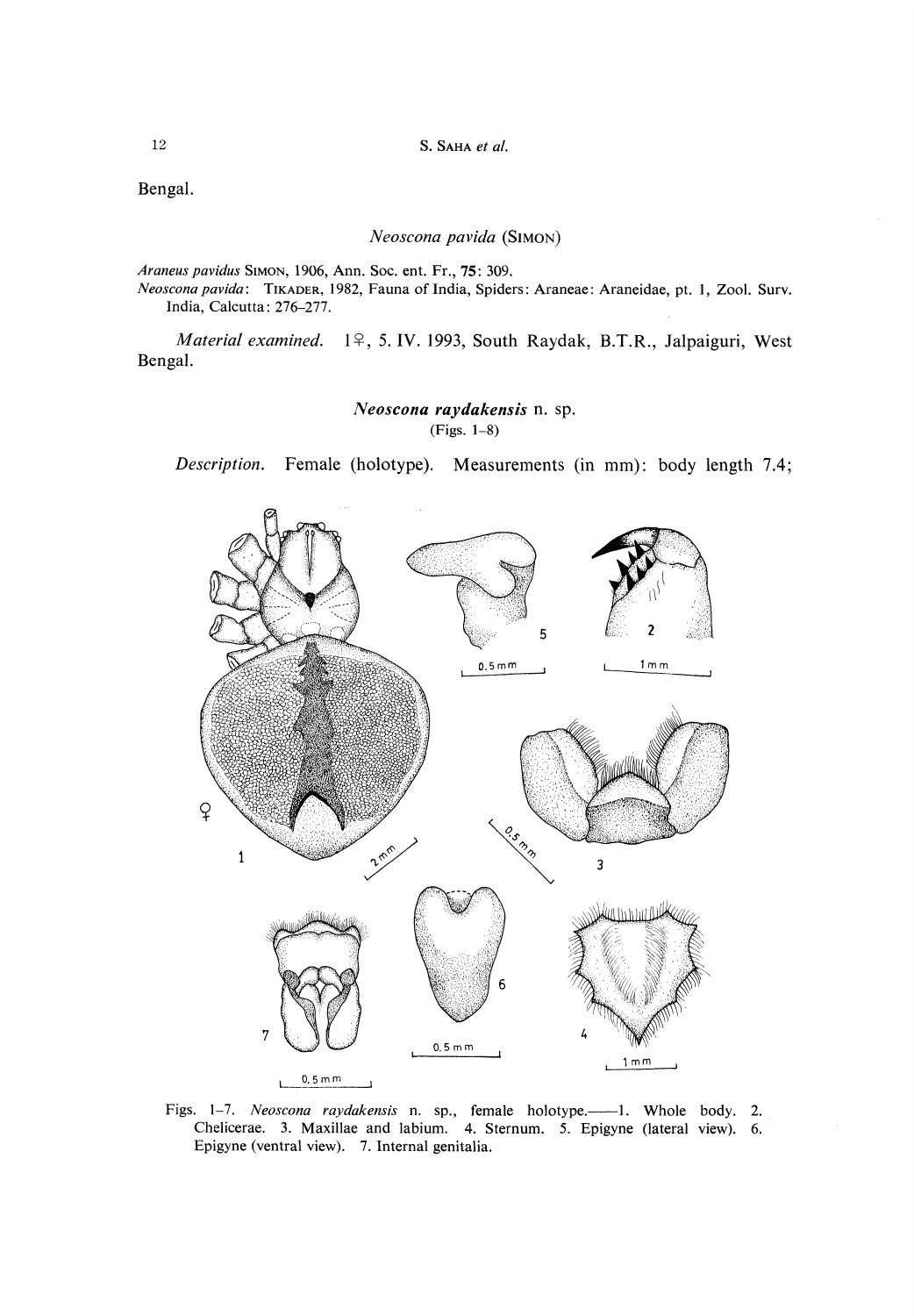#### Araneidae of Buxa Tiger Reserve 13



 Fig. 8. Neoscona raydakensis n, sp., female holotype (body length 7.4 mm).

Table 1. Length of legs of  $\varphi$  holotype of *Neoscona raydakensis* n. sp. (in mm)

| Leg | Femur | Patella & Tibia | Metatarsus | Tarsus | Total |
|-----|-------|-----------------|------------|--------|-------|
|     | 2.2   | $1\,2$          | 1.4        | 3.5    | 8.3   |
| н   | 2.4   | 1.3             | 2.3        | 3.1    | 9.1   |
| Ш   | 1.8   | 0.7             | 1.1        | 1.4    | 5.0   |
| TV  | 2.6   |                 | 1.8        | 2.8    | 8.3   |

carapace length 2.5; carapace width 2.1; abdomen length 4.9; abdomen width 4.9; legs as in Table 1.

 Cephalothorax brown, posteriorly a little paler, oval, longer than wide, posteriorly broad and with fine silky pubescence; cervical furrows deep and distinct; cephalic region raised; posteriorly with deep fovea; radii distinct extending up to the margin. Eyes pearly white with circular black bands, anterior row of eyes strongly recurved, anteromedians raised and connected, posterior row of eyes nearly straight, lateral eyes of both the rows closely placed; ocular quad posteriorly narrowing. Chelicerae dark brown, robust, inner margin with 3 and outer margin with 4 teeth, of these, teeth on outer margin alternately larger; maxillae and labium pale-brown, distally more paler or whitish, maxillae anteriorly broad and scopulate; labium wide at middle, anteriorly narrowing and scopulate; sternum typically heartshaped, with spines and pubescence. Legs pale brown, with dark brown bands; leg formula 2143.

 Abdomen white, subtriangular, overhanging the cephalothorax, with brown long band, reticulate (Fig. 1); dorsal hairs small, spiny, arising from reddish sockets; epigyne and internal genitalia as in Figs. 5-7.